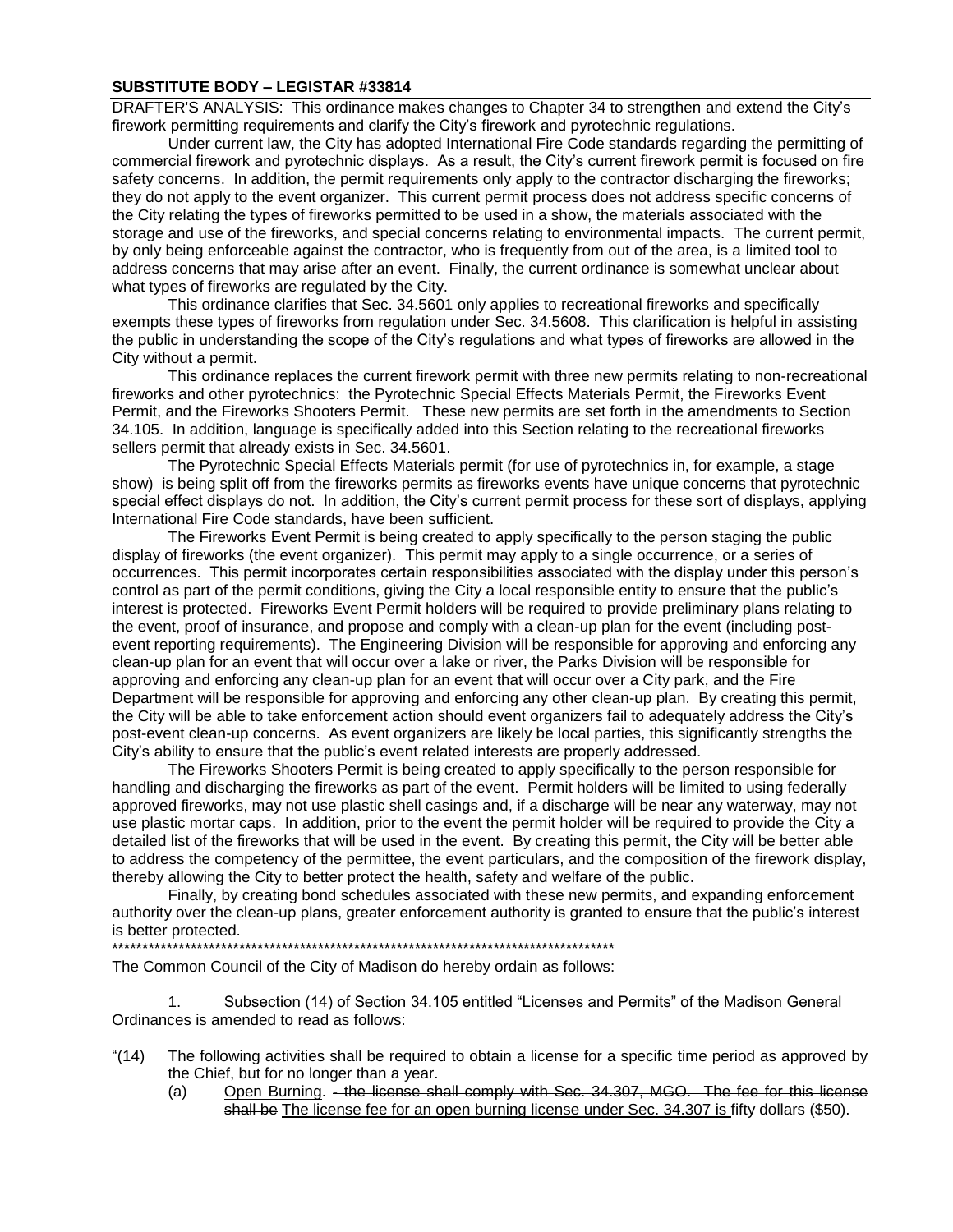# Page 2

- (b) Pyrotechnic Special Effects Materials. An operational licensepermit is required for the use and handling of pyrotechnic special effects materials and public display of fireworks before a proximate audience or in a motion picture, television, theatrical and group entertainment productions. A licensepermit is required for each display. The licensepermit fee is two hundred and fifty dollars (\$250). All use and handling of pyrotechnic special effect materials and fireworks shall comply with the requirements found in IFC section 105.6.36, IFC chapter 56 and Sec. 34.56018, MGO.
- (c) Fire Performance Art as defined Sec. 34.308(2)(a) the license shall comply with Sec. 34.308(2)(e)."

2. Subsection (16) entitled "Fireworks Permits" of Section 34.105 entitled "Licenses and Permits" of the Madison General Ordinances is created to read as follows:

- "(16) Fireworks Permits.
	- (a) Recreational Fireworks Sellers Permit. A permit is required for the retail sales of recreational fireworks under Sec. 34.5601. The fee for this permit shall be one hundred dollars (\$100).
	- (b) Fireworks Event Permit. A permit is required for a fireworks event under Sec. 34.5608(5). The permit fee is two hundred and fifty dollars (\$250).
	- (c) Fireworks Shooters Permit. A permit is required for the possession or public display of fireworks under Sec. 34.5608(6). The fee for this permit shall be two hundred and fifty dollars (\$250)."

3. Current Subsections (16) and (17) of Section 34.105 entitled "Licenses and Permits" of the Madison General Ordinances are renumbered to Subsections (17) and (18).

4. The title of Section 34.5601 entitled "Explosives and Fireworks" is hereby amended to read as follows:

## "**34.5601EXPLOSIVES AND RECREATIONAL FIREWORKS.**"

5. Section 34.5608 entitled "Fireworks Display" of the Madison General Ordinances is hereby repealed and recreated to read as follows:

#### "**34.5608 NON-RECREATIONAL FIREWORKS.**

- (1) Applicability. The requirements in this Section are in addition to those incorporated herein by IFC section 5608. If these requirements differ with those set forth in IFC section 5608, these requirements are applicable.
- (2) Definitions. In this Section the following definitions shall apply:
	- (a) Fireworks means any composition or device for the purpose of producing a visible or an audible effect for entertainment purposes by combustion, deflagration or detonation that meets the definition of Fireworks as set forth in IFC section 202. This term does not include recreational fireworks, which are subject to Sec. 34.5601.
	- (b) Fireworks Event means any occasion or occurrence, or series of occasions or occurrences, that includes the public display of fireworks.
	- (c) Public Display means the use of fireworks or pyrotechnics in a setting where the discharge is for public or private entertainment purposes.
	- (d) Pyrotechnic Special-Effect Material means a chemical mixture used in the entertainment industry to produce visible or audible effects by combustion, deflagration or detonation. Such a chemical mixture predominantly consists of solids capable of producing a controlled, self-sustaining and self-contained exothermic chemical reaction that results in heat, gas, sound, light or a combination of these effects.
- (3) Prohibitions.
	- (a) Fireworks Displays Prohibited. The public display of fireworks without a fireworks event permit issued under Sec. 34.105(16)(b) and sub. (5) below is prohibited.
	- (b) Possession or Use of Fireworks Prohibited. No person may possess or use fireworks without a fireworks shooters permit issued under Sec. 34.105(16)(c) and sub. (6) below.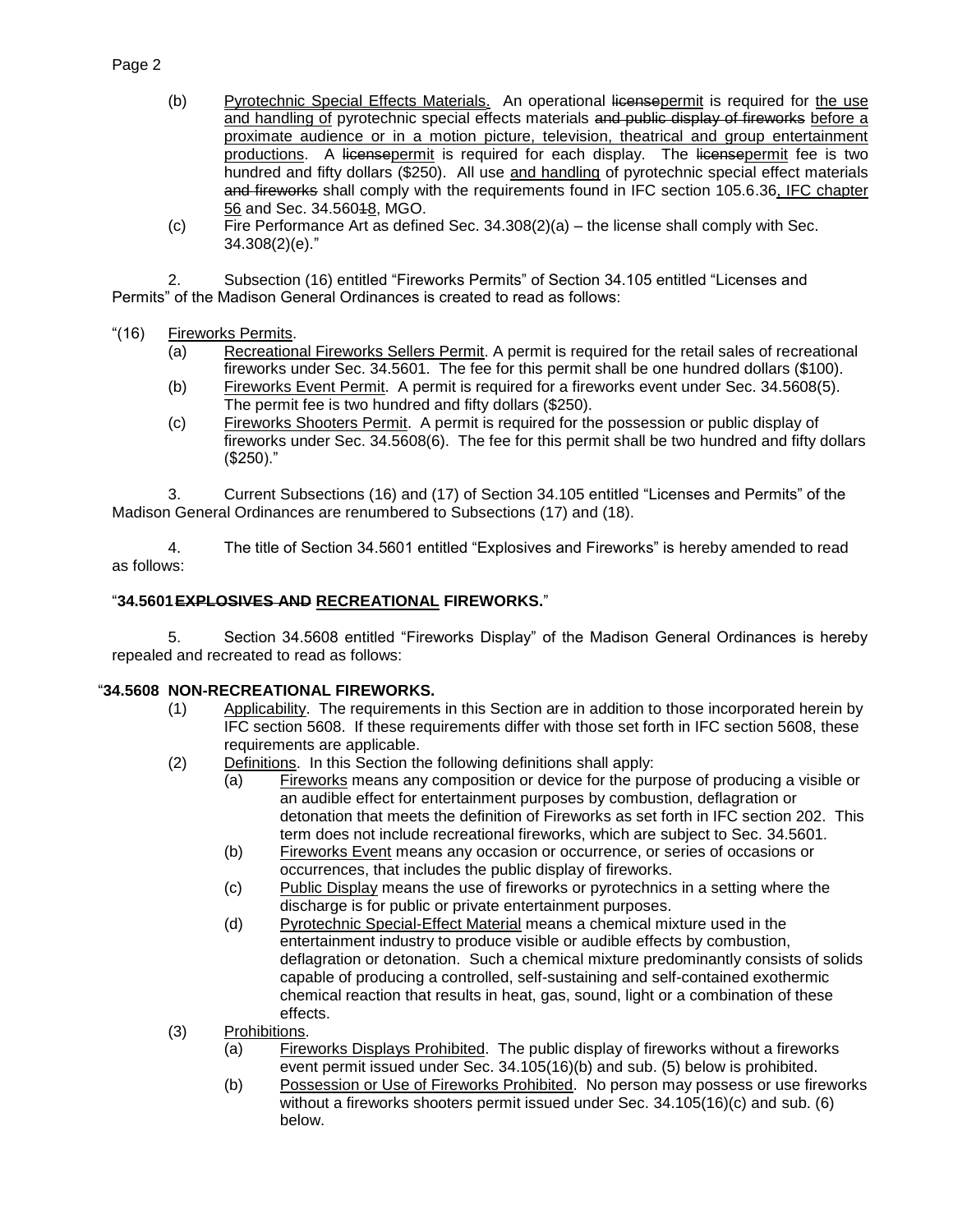### Page 3

- (4) Exclusions. No permit otherwise required under this Section is needed under any of the following conditions:
	- (a) The possession of fireworks in the City is solely in the course of transportation activities;
	- (b) The use or sale of blank cartridges; and,
	- (c) The use or sale of flares for railway signal and motor vehicle emergency warning purposes.
- (5) Fireworks Event Permit.
	- (a) Requirement. A fireworks event permit may be issued by the Chief to allow a person to stage a fireworks event. A permittee shall follow all conditions imposed on the fireworks event permit holder by the Chief under this Subsection. The failure to comply with any such conditions is a violation of this Subdivision.
	- (b) Permit Application. An application by a person, group, organization or other entity sponsoring, organizing or planning a fireworks event shall be submitted at least sixty (60) days in advance of the date set for the public display of fireworks and shall contain the following:
		- 1. The name and contact information of the person seeking the permit.
		- 2. The address and exact location of the proposed public display.
		- 3. The date and time of the proposed public display, including any potential "rain dates" in the event the proposed public display is delayed due to weather or other public safety concerns.
		- 4. A general summary of the proposed fireworks event and public display.
		- 5. The written permission of the property owner where the fireworks event will occur, an approved or submitted street use permit application for the fireworks event, or an explanation why no such permission of the land owner is necessary.
		- 6. A proposed site plan for the fireworks event, showing where the public display will take place, the firing area, distances to the audience, buildings, roadways and public pathways, and other special conditions.
		- 7. A security plan for the safekeeping and security of fireworks while they are on-site. The plan must cover the time from when the fireworks arrive in the City until the post-display site survey is completed and all fireworks are used or properly disposed of. The security plan must include the contact information for any persons or companies that will be responsible for firework security at the event.
		- 8. A preliminary clean-up plan, as set forth below in sub. (c)4.
		- 9. Proof of insurance as required under sub. (10).
	- (c) Permit Conditions. A fireworks event permit may be issued by the Chief, subject to the following conditions:
		- 1. Shooters Permittee. Within thirty (30) days of the public display, the fireworks event permittee must provide the Chief with the fireworks shooters permit holder who will possess and discharge the fireworks as part of the public display. A fireworks event permit will be void if this information is not timely provided.
		- 2. Time Restrictions. No fireworks shall be discharged after 11:00 p.m., or before 8:00 a.m., unless specifically provided for by the Chief.
		- 3. Public Safety. No fireworks event permit may be granted for any public display where the discharge, failure to fire, faulty firing or fallout of any fireworks or other objects would endanger persons, buildings, structures, forests or brush. To ensure public safety at the event, the permittee shall work with the shooters permittee to ensure that spectators are located behind an approved secured perimeter by means of barriers, security or safety staffing, posting and/or any other means necessary to keep people out.
		- 4. Clean-Up Plans. Every fireworks event shall have an approved clean-up plan. The goal of a clean-up plan is to minimize the environmental impacts associated with a public display of fireworks. The permittee is responsible for complying with the approved clean-up plan as set forth in this paragraph.
			- a. Lake Clean-Up Plan. A public display of fireworks that will occur over a lake or river must comply with an approved lake clean-up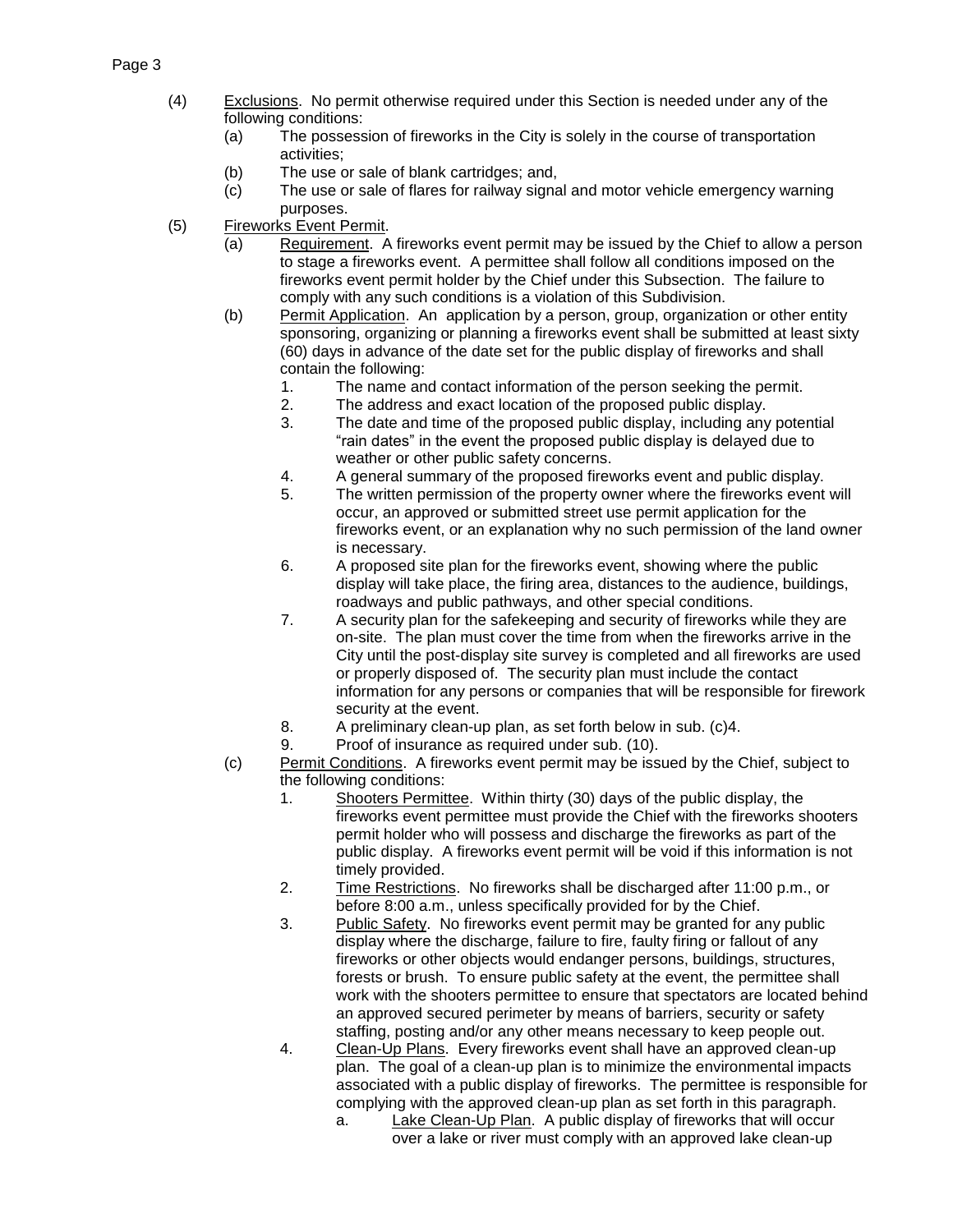plan. The City Engineer shall review the submitted lake clean-up plan and make any modifications necessary to ensure adequate clean-up following the fireworks event. The lake clean-up plan, as approved by the City Engineer, shall be incorporated into the conditions of the permit, and may include post-event reporting requirements as determined by the City Engineer.

- b. Park Clean-Up Plan. A public display of fireworks that will occur over a City park must comply with an approved park clean-up plan. The Parks Superintendent shall review the submitted park clean-up plan and make any modifications necessary to ensure adequate clean-up following the fireworks event. The park clean-up plan, as approved by the Parks Superintendent, shall be incorporated into the conditions of the permit, and may include post-event reporting requirements as determined by the Parks Superintendent.
- c. General Clean-Up Plan. For a public display of fireworks that will occur over lands not covered by subparagraphs a. and b., the public display must comply with an approved general clean-up plan. The Chief shall review the submitted general clean-up plan and make any modifications necessary to ensure adequate clean-up following the fireworks event. The general clean-up plan, as approved by the Chief, shall be incorporated into the conditions of the permit, and may include post-event reporting requirements as determined by the **Chief**
- 5. Public Safety. The permittee shall be responsible for immediately cancelling or terminating any public display as part of a permitted fireworks event in the interests of public safety should such a cancellation or termination be necessary to ensure the health, safety and welfare of the public, including permittee, permittee's employees, agents, and contractors, spectators, emergency personnel, or any other persons or property that may be placed in substantial risk if the public display were to commence or continue.
- 6. Special Conditions. The Chief may impose special conditions on a permit as deemed appropriate under the circumstances of the planned fireworks event.
- (d) Revocation. If a permittee fails to comply with the permit conditions or fails to follow this Section, the permit may be revoked. In addition, the Chief may determine that, in the interests of the public welfare and public safety, the permittee may not apply for a new fireworks event permit for at least fifteen (15) months.
- (6) Fireworks Shooters Permit.
	- (a) Requirement. A fireworks shooters permit may be issued by the Chief under the procedures set forth in Sec. 34.105 and this Section to allow a person to possess or use fireworks as part of an approved fireworks event. A permittee shall follow all conditions imposed on the fireworks shooters permit holder by the Chief under this Subsection. The failure to comply with any such conditions is a violation of this Subdivision.
	- (b) Permit Application. An application for a fireworks shooters permit shall be submitted at least thirty (30) days in advance of the date set for the public display of fireworks and shall contain the following:
		- 1. The name and contact information of the person seeking the permit.
		- 2. A resume of experience detailing the applicant's experience in conducting public displays of fireworks.
		- 3. The name of the fireworks event for which the permit is being sought.
		- 4. The address and exact location of the proposed public display.
		- 5. The date and time of the proposed public display.
		- 6. A general summary of the proposed public display.
		- 7. A proposed site plan for the event, showing where the public display will take place, the firing area, distances to the audience, buildings, roadways and public pathways, and other special conditions.
		- 8. Any additional information needed to demonstrate compliance with NFPA standards.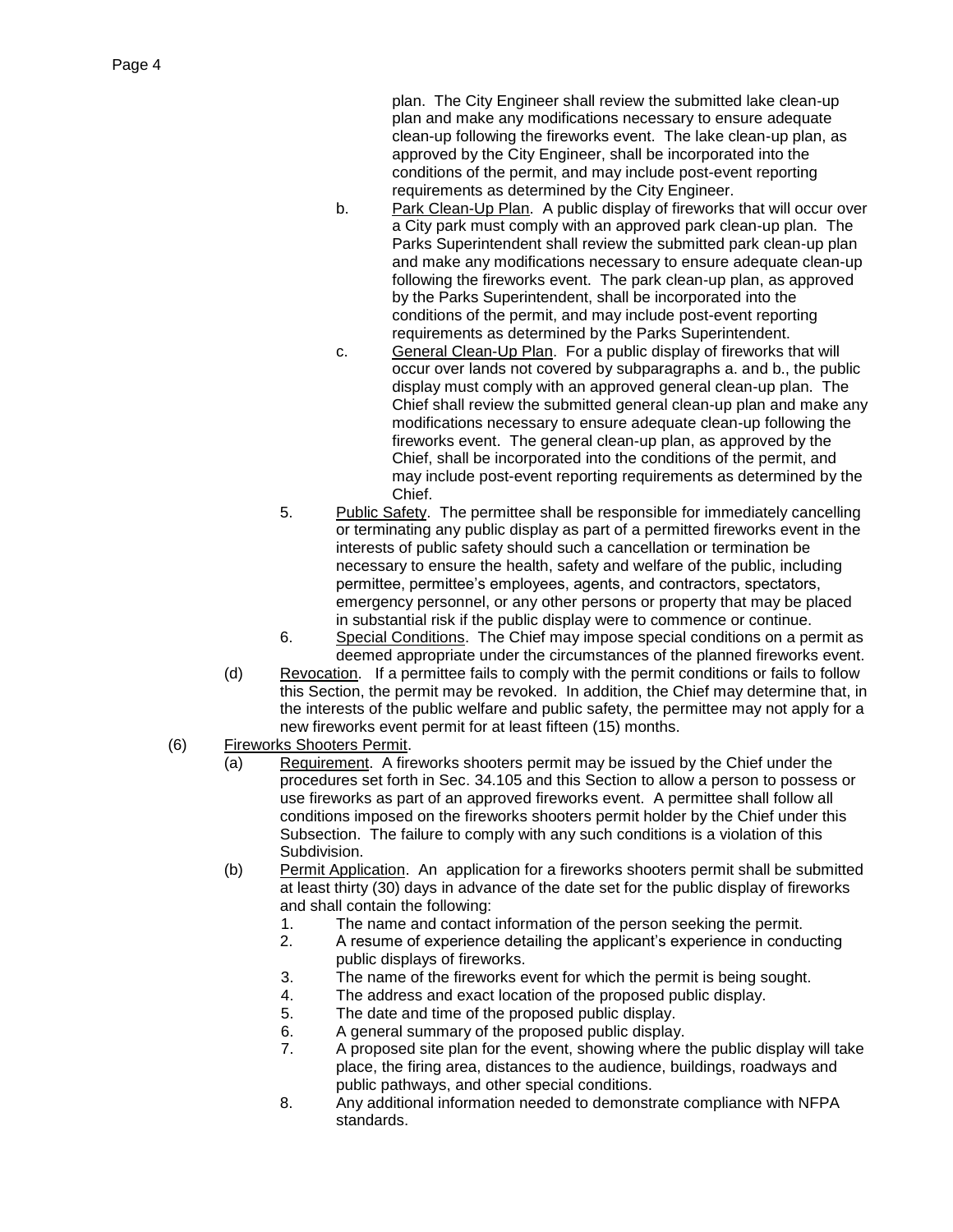- 9. Copies of valid ATF and/or United States DOT licenses allowing the applicant to transport and handle the fireworks that will be used as part of the public display.
- 10. Proof of insurance as required under sub. (10).
- (c) Permit Conditions. A fireworks shooters permit may be issued, subject to the following conditions:
	- 1. Approved Event. A fireworks shooters permit may only be issued for an approved fireworks event. The Chief may consider an application for a fireworks shooters permit at the same time as a fireworks event permit, but a fireworks shooters permit is conditioned upon the existence of a valid fireworks event permit.
	- 2. Authority. The permittee shall inform the Chief of all persons authorized to possess or use fireworks pursuant to the permittee's authority.
	- 3. Standards. A permittee, and all those persons working pursuant to the permittee's authority, must comply with all federal, state and local requirements regarding the safe handling, transportation, storage, use, and disposal of fireworks, explosives, and pyrotechnic special-effect material.
	- 4. Permissible Fireworks.
		- a. Authorized Fireworks. A firework shooters permit only authorizes the permittee to possess or use fireworks approved by the United States Department of Transportation as set forth in the American Pyrotechnics Association's Standard 87-1, Standard for Construction and Approval for Transportation of Fireworks, Novelties, and Theatrical Pyrotechnics, as adopted in 68 Fed Reg. 48562 (eff. Oct. 1, 2003) as 49 CFR Part 171.7, as that rule may be updated from time-to-time.
		- b. Casings. Plastic shell casings are prohibited, unless authorized by the Chief for safety purposes.
	- 5. Mortar Caps.
		- a. Mortars shall be covered to prevent entry of rain and debris and to indicate the shell lifted from the mortar.
		- b. Plastic caps shall not be allowed if the event is to discharge near any lake, river, waterway or other area where recovery may be difficult.
	- 6. Time Restrictions. No fireworks shall be discharged after 11:00 p.m., or before 8:00 a.m., unless specifically provided for by the Chief.
	- 7. Manual Display. Manually ignited firework displays are prohibited.
	- 8. Event Safety and Setback Requirements.
		- a. No fireworks shooters permit may be granted for any public display where the discharge, failure to fire, faulty firing or fallout of any fireworks or other objects would endanger persons, buildings, structures, forests or brush.
		- b. The permittee shall work with the event permittee to establish and maintain separate perimeters for the preparation and unloading of fireworks and the discharge of fireworks.
		- c. No fireworks shall be unloaded, prepared, or discharged if any person, other than the permittee, permittee's authorized employees, or emergency personnel, are within an event's secured perimeters.
		- d. Only authorized persons shall be allowed inside of the approved perimeters.
		- e. Spectators at a fireworks event shall be located behind an approved, secured perimeter by means of barriers, security or safety staffing, posting and/or any other means necessary to keep people out.
		- f. No fireworks may be fired from a point less than the NFPA standards for setbacks.
		- g. Fireworks events not in conformance with any of the conditions in this paragraph may be approved by the Chief if proper safeguards are provided to protect life and property.
	- 9. Unfired Devices. Any fireworks or other devices that remain unfired after a public display or after a public display is cancelled shall be disposed of or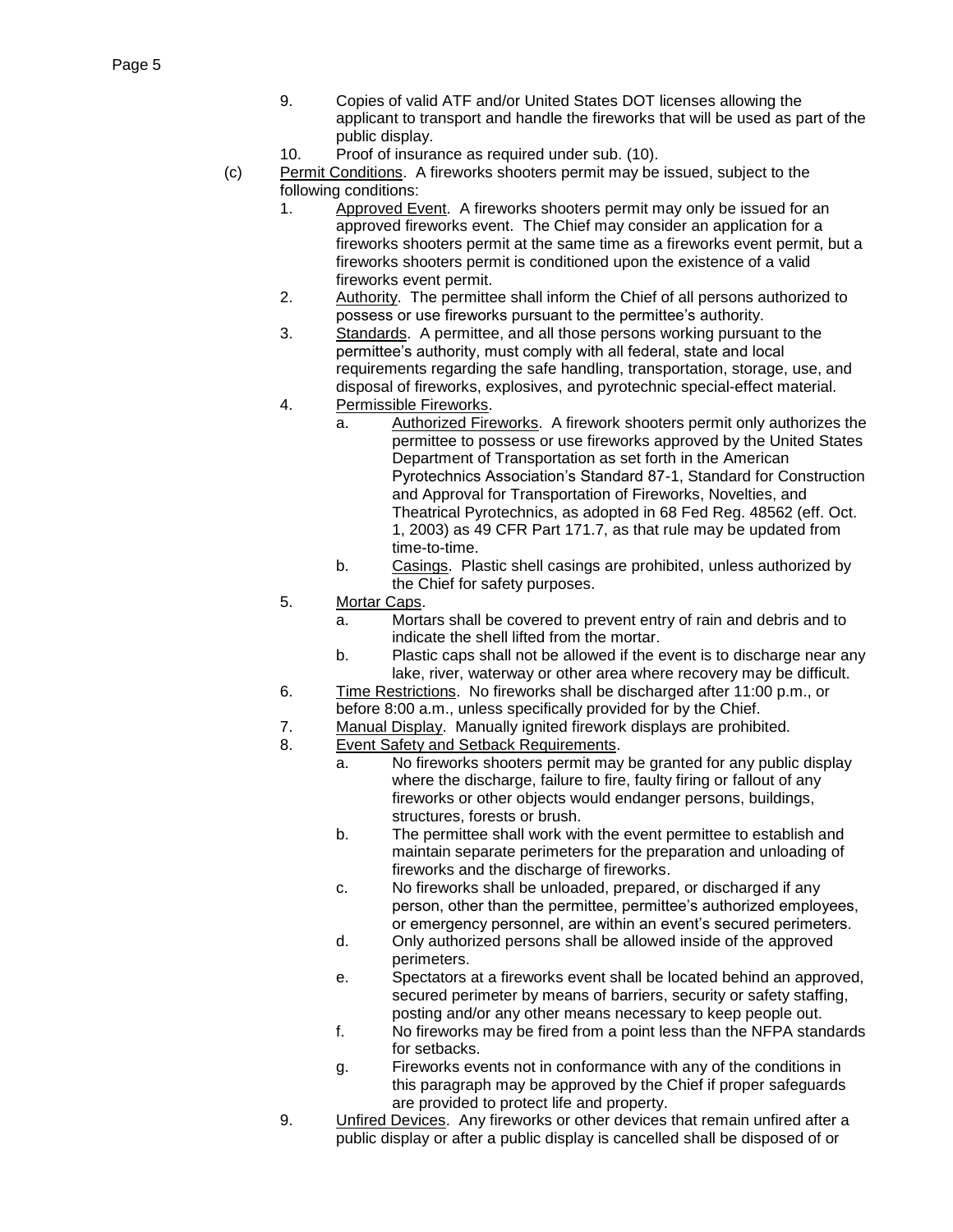removed in a safe manner or other permissible way pursuant to NFPA standards. Upon the conclusion of any event, the permittee under this subsection shall make a complete and thorough search for any unfired fireworks or other devices which have failed to fire or function and shall dispose of them in a safe manner.

- 10. Event Conditions. The permittee shall, at least thirty (30) days prior to a fireworks event, provide the Chief with the following information, which information, upon being approved, shall be a condition of the fireworks shooters permit. The permittee is under a continuing obligation to update this information prior to the fireworks event as additional information becomes known to the permittee, or as circumstances change:
	- a. The number and kinds of fireworks which will be fired as part of the permitted event.
	- b. The net weight of explosives in the public display.
	- c. A list of all the chemicals in the fireworks that will be used as part of the public display.
	- d. The location where the fireworks will be stored prior to the public display.
	- e. A site plan for the event, showing where the public display will take place, the firing area, distances to the audience, buildings, roadways and public pathways, and other special conditions.
- 11. Public Safety. The permittee shall be responsible for immediately cancelling or terminating any public display as part of a permitted fireworks event in the interests of public safety should such a cancellation or termination be necessary to ensure the health, safety and welfare of the public, including permittee, permittee's employees, agents, and contractors, spectators, emergency personnel, or any other persons or property that may be placed in substantial risk if the public display were to commence or continue.
- 12. Special Conditions. The Chief may impose special conditions on a permit as deemed appropriate under the circumstances of the planned fireworks event.
- (d) Revocation. If a permittee uses or displays fireworks contrary to this Section or the permit conditions, the permit shall be revoked and the permittee may not apply for a new fireworks shooters permit for at least fifteen (15) months.
- (7) Issuance and Denial of Licenses and Permits. Following receipt of an application for a fireworks shooters permit or a fireworks event permit, the Chief shall review the application to ensure compliance with this Section. The Chief may modify any time limit requirements in this Section for good cause shown by the applicant or permittee. The Chief may make an investigation of the site of a proposed event to determine compliance with this Section. The Chief may request additional information, and the failure to provide all information requested two (2) weeks prior to the proposed public display, or a determination by the city that the proposed fireworks event would violate the requirements of this Section or subject the public to undue hazards shall be sufficient cause for the Chief to deny the fireworks event permit and/or the fireworks shooters permit.
- (8) Authority to Terminate or Delay Display. The Chief may order a permitted fireworks event or the permitted public display of pyrotechnic special-effect material to be delayed or terminated if any requirement of this Section is being violated, when in the opinion of the Chief atmospheric conditions or local circumstance make such use or public display a fire hazard or other hazard to public safety, or if the public display is causing, or is likely to cause, a hazard to life or property. During such prohibition, no person may use or display or permit the starting of any use or display of fireworks or pyrotechnic special-effect material.
- (9) Authority to Seize Fireworks. The Chief may seize, at the expense of the owner, all explosives, fireworks or pyrotechnic special-effects material that is stored, handled, sold, possessed or used by any person in violation of this Section. Such seized products shall be destroyed after conviction for a violation, unless ordered returned to the owner.
- (10) Insurance Requirement. Every permittee and license holder under this Section and Sec. 34.105(14)(b) shall have and maintain Commercial General Liability insurance with a minimum limit of one million dollars (\$1,000,000) per occurrence; additional limits may be requested upon review by the City Risk Manager. Said insurance shall include coverage for bodily injury, property damage, and contractual liability, and name the City, its officers,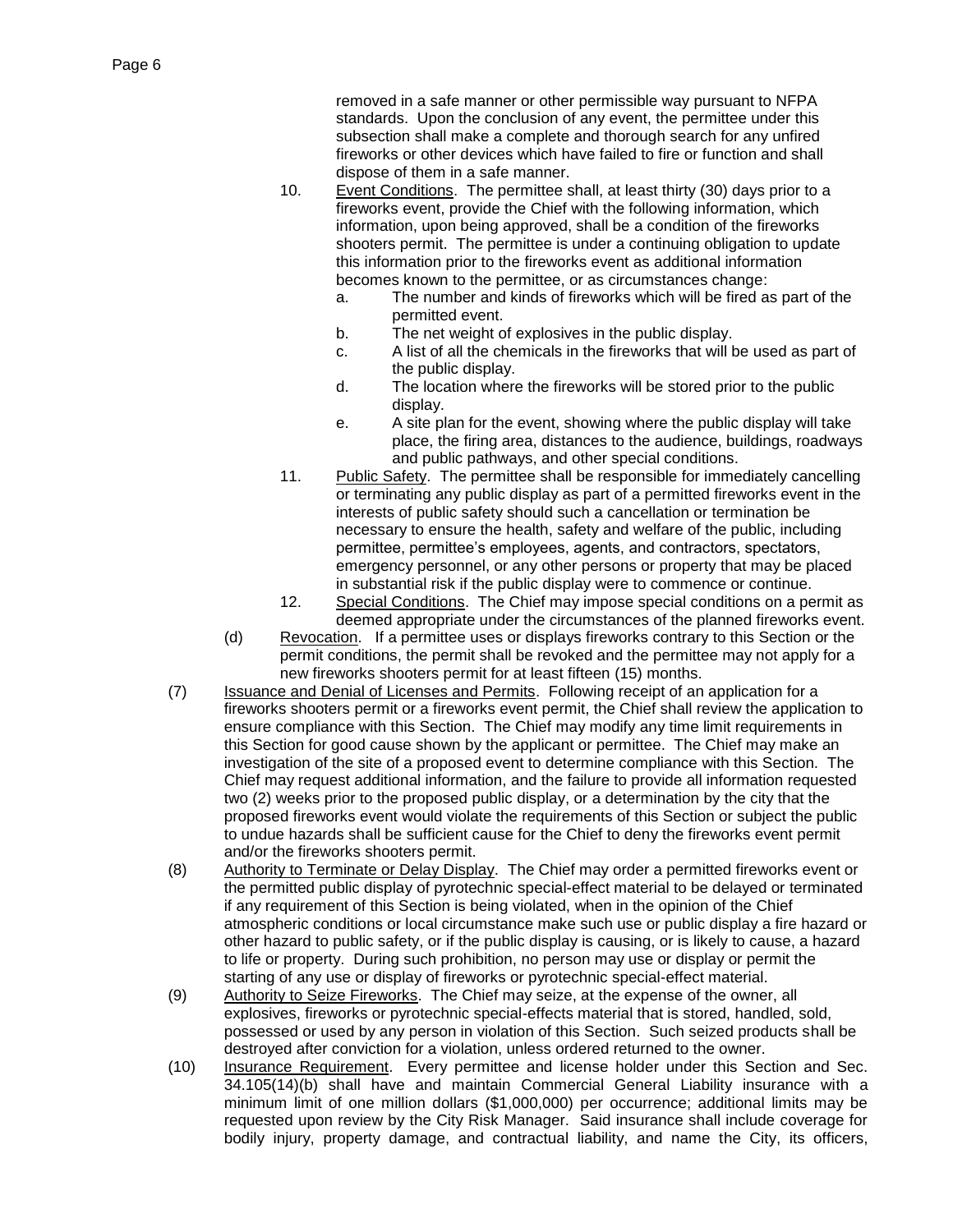officials, employees and agents as additional insureds. It shall also provide that the City receive written notice thirty (30) days prior to any cancellation, nonrenewal or material change in the policy. Proof of said insurance shall be submitted to the Chief at the time of the license or permit application. In addition, the applicant shall agree to indemnify, defend, and hold harmless the City and its officers, officials, employees and agents against all claims, liability, loss, damage, or expense incurred by the City on account of any injury to or death of any person or any damage to property caused by or resulting from the activities for which the permit is granted.

(11) Penalty. Any person violating any of the provisions of this Section shall upon conviction be subject to a forfeiture of not less two hundred and fifty dollars (\$250) nor more than one thousand dollars (\$1000). Every day or fraction thereof during which any person fails or to comply with any provisions of this Section code shall constitute a separate violation."

6. Subdivision (a) of Subsection (3) entitled "Schedule of Deposits" of Section 1.08 entitled "Issuance of Citations for Violations of Certain Ordinances and Providing a Schedule of Cash Deposits" of the Madison General Ordinances is amended by creating and amending therein the following:

| Offense                                                                                                    | Ord. No./Adopted Statute No. | Deposit                                                                          |
|------------------------------------------------------------------------------------------------------------|------------------------------|----------------------------------------------------------------------------------|
| Unlawful use of pyrotechnic special-<br>effect materials.                                                  | 34.105(14)(b)                | \$250, $1^{\text{st}}$<br>$$500, 2nd$ & sub.                                     |
| Unlawful fireworks.                                                                                        | 34.5608(1), (2), (3)         | \$225.1st:<br>\$300, 2nd & subsequent                                            |
| Public display of fireworks without a<br>permit.                                                           | 34.5608(3)(a)                | \$250, 1 <sup>st</sup><br>$2^{nd}$ & sub.<br>\$500,                              |
| Possess or use fireworks without a<br><u>permit.</u>                                                       | 34.5608(3)(b)                | \$250, 1 <sup>st</sup><br>\$500, $2^{nd}$ & sub.                                 |
| Failure to comply with fireworks event<br>permit requirements.                                             | 34.5608(5)(a)                | \$250, 1 <sup>st</sup> ;<br>\$500, $2^{nd}$ ;<br>$$1,000, 3^{\text{rd}}$ & sub.  |
| Failure to comply with fireworks<br>shooters permit requirements.                                          | 34.5608(6)(a)                | $$250, 1st$ ;<br>\$500, $2^{\overline{nd}}$ :<br>\$1,000, $3^{\text{rd}}$ & sub. |
| Use or display of fireworks or<br>pyrotechnic special-effect material after<br>prohibition by Fire Chief." | 34.5608(48)                  | \$500                                                                            |

7. Subsection (4) entitled "Issuance of Citations" of Section 1.08 entitled "Issuance of Citations for Violations of Certain Ordinances and Providing a Schedule of Cash Deposits" of the Madison General Ordinances is amended by amending therein the following:

| "Enforcement Official                                                                              | Ordinance Chapter or Section and Title                                                                                                                     |
|----------------------------------------------------------------------------------------------------|------------------------------------------------------------------------------------------------------------------------------------------------------------|
| Superintendent of Parks or her/his<br>designee, and Park Rangers.                                  | Section 34.5608(5)(a) and (c)4.b., Fireworks Event Permit Park<br>Clean-Up Plan;                                                                           |
| City Engineer or her/his designee.                                                                 | Chapter 37; Section 34.5608(5)(a) and (c)4.a., Fireworks Event<br>Permit Lake Clean-Up Plan; Section 19.16(6)(c), Failure to Modify<br>Electrical Service. |
| <b>Streets Superintendent and Building</b><br>Inspection Division Director or<br>her/his designee. | Section 9.21, Scrap and Recycling Dealers; Section 34.5608(5)(a)<br>and (c)4.c., Fireworks Event Permit General Clean-Up Plan."                            |